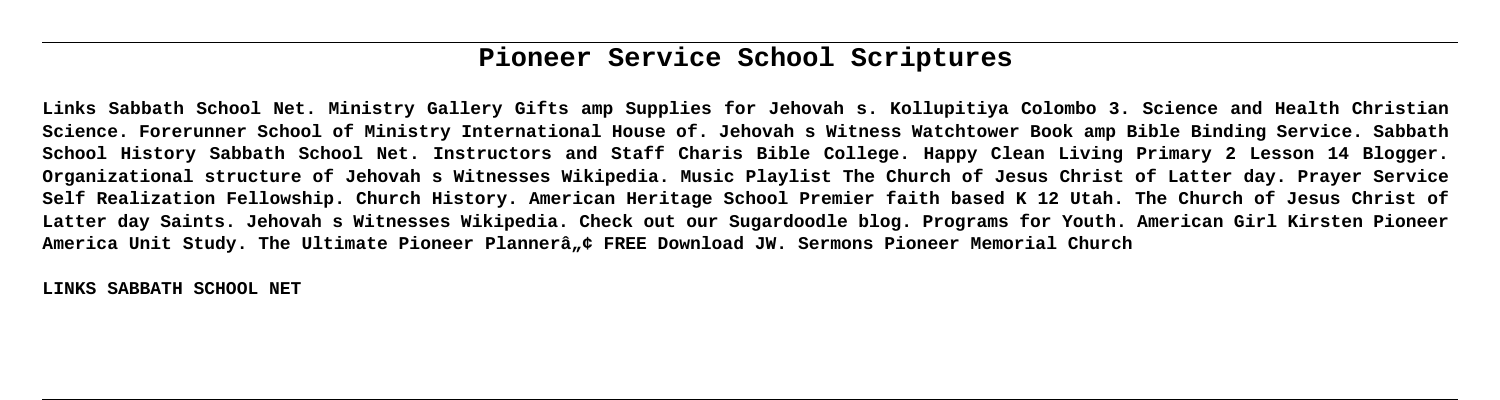MAY 11TH, 2018 - ADVENTIST BOOKS ADVENTIST BOOK CENTER ONLINE BUY ONLINE OR FIND YOUR NEAREST BRICKS AND MORTAR STORE ADVENTIST BOOKS ON AMAZON COM INCLUDING KINDLE FORMAT IF YOU WILL USE THIS LINK A SMALL PERCENTAGE 6 8 WILL HELP TO DEFRAY SABBATH SCHOOL NET HOSTING EXPENSES'

'**Ministry Gallery Gifts Amp Supplies For Jehovah S**

**May 9th, 2018 - We Supply A Wide Range Of Beautiful Gifts Amp Supplies For Jehovah S Witnesses In Their Ministry From Ministry Bags To Conventions Gifts We Have Lots Of Useful Supplies**'

'**Kollupitiya Colombo 3**

May 10th, 2018 - However Ambanwela Rala s progeny perhaps who did not flee with him to Kollupitiya to escape the king s wrath had got domiciled later at Ratnapura'

'**Science And Health Christian Science**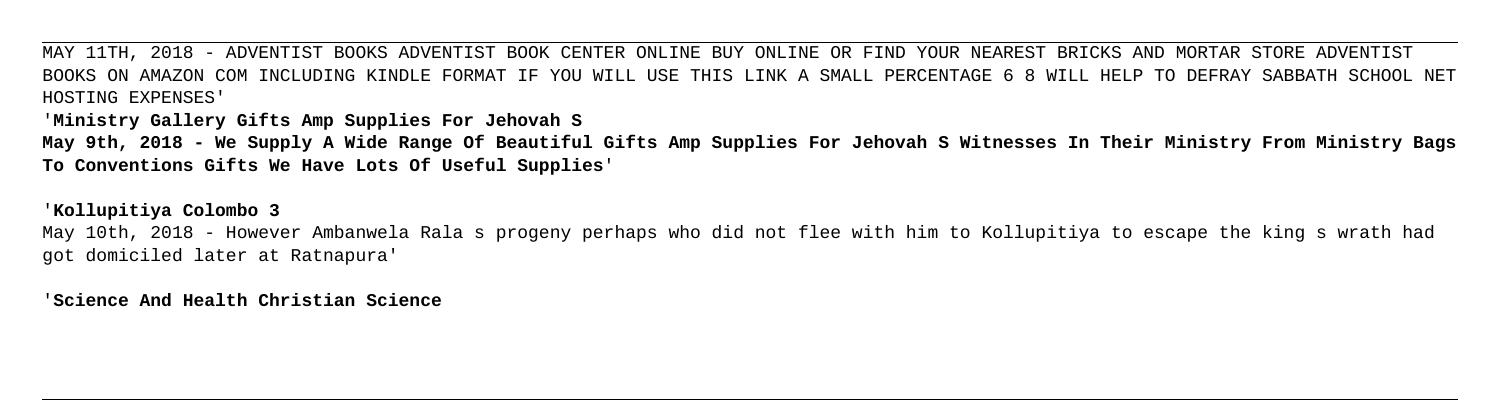May 9th, 2018 - Science And Health With Key To The Scriptures Is Mary Baker Eddyâ€<sup>™</sup>s Primary Work Which Contains The Full **Explanation Of Christian Science And Its Biblical Foundation For Spiritual Regeneration And Healing**''**forerunner school of ministry international house of**

may 6th, 2018 - if you enjoyed the student interview above you may like to watch more student interviews here  $\hat{A}$ » forerunner school of ministry fsm at ihopu is a full time bible school it exists to equip this generation in the word and the power of the spirit for the bold proclamation of the lord jesus and his kingdom''**jehovah s witness watchtower book amp bible binding service** may 10th, 2018 - bookbind net specializes in binding for jehovah s witnesses also find leather slip on covers meeting bags service organizers tablet holders and more'

'**sabbath school history sabbath school net**

may 8th, 2018 - adventist sabbath school the general equivalent of sunday schools of other denominations began in 1852 when james white wrote the first sabbath school lessons,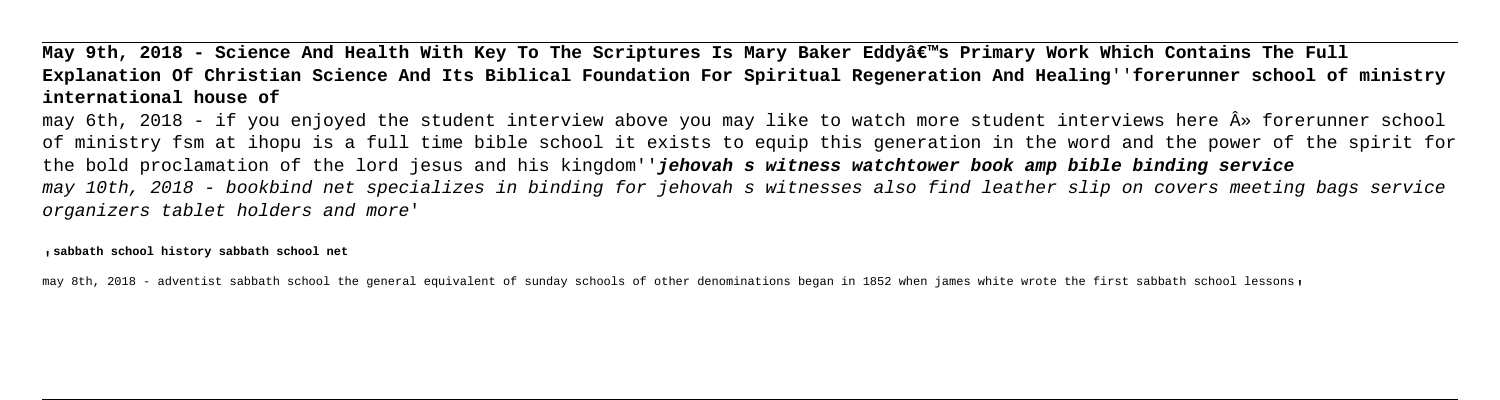### '**Instructors And Staff Charis Bible College**

May 11th, 2018 - Donna Priest Executive Assistant To Andrew And Jamie Wommack Donna Was Born In McKeesport Pennsylvania And Raised There Until Her Family Moved To Arizona When She Was A Sophomore In High School''**Happy Clean Living Primary 2 Lesson 14 Blogger** May 11th, 2018 - Happy Clean Living is also a fun filled blog with life stories recipes food storage emergency preparedness inspirational messages cleaning and more''**ORGANIZATIONAL STRUCTURE OF JEHOVAH S WITNESSES WIKIPEDIA** MAY 10TH, 2018 - JEHOVAH S WITNESSES ARE ORGANIZED HIERARCHICALLY AND ARE LED BY THE GOVERNING BODY OF JEHOVAH S WITNESSES FROM THE WATCH TOWER SOCIETY S HEADOUARTERS IN WARWICK NEW YORK'

#### '**music playlist the church of jesus christ of latter day**

may 11th, 2018 - music playlist description the church of jesus christ of latter day saints'

#### '**Prayer Service Self Realization Fellowship**

November 1st, 2017 - The prayer service outlined below is conducted every week in Self Realization Fellowship temples centers and meditation groups worldwide It makes use of the two fundamental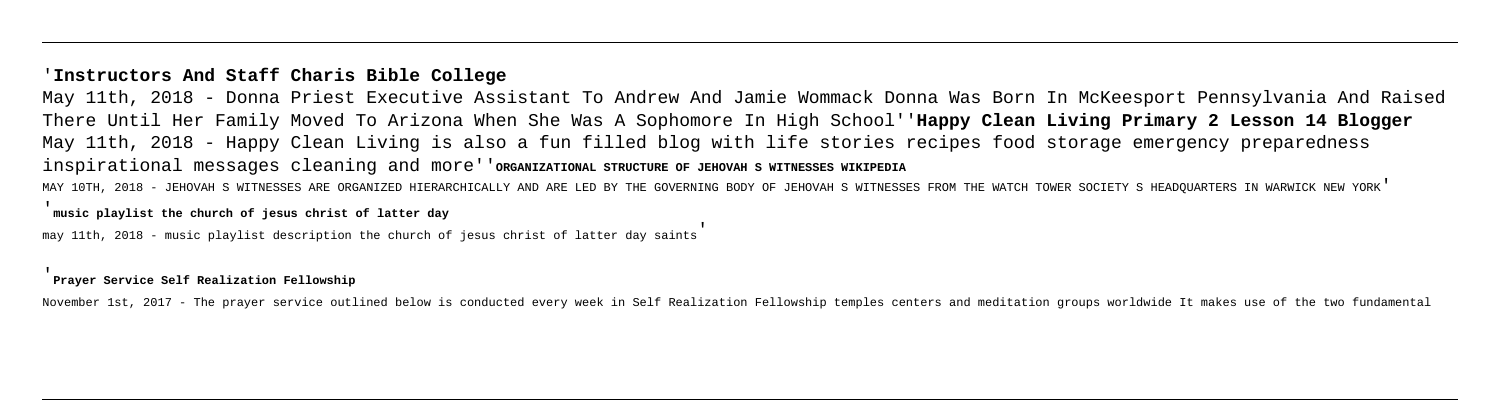aspects of scientific prayer thought and energy First thoughts of perfection and attunement with Godâ $\epsilon$ "s help are

## '**church history**

# may 8th, 2018 - read the inspiring true story of the restoration in this new four volume narrative history''**American Heritage School Premier faith based K 12 Utah**

May 8th, 2018 - Educating Hearts and Minds for Latter day Families American Heritage School is a premier faith based K 12 Utah private school AHS offers Utah families an LDS oriented learning environment and comprehensive academic and extracurricular programs at a cost well below that of other Utah private schools''**The Church of Jesus Christ of Latter day Saints May 11th, 2018 - Official website of The Church of Jesus Christ of Latter day Saints Mormons Find messages of Christ to uplift your soul and invite the Spirit**'

'**Jehovah s Witnesses Wikipedia**

May 9th, 2018 - Jehovah s Witnesses is a millenarian restorationist Christian denomination with nontrinitarian beliefs distinct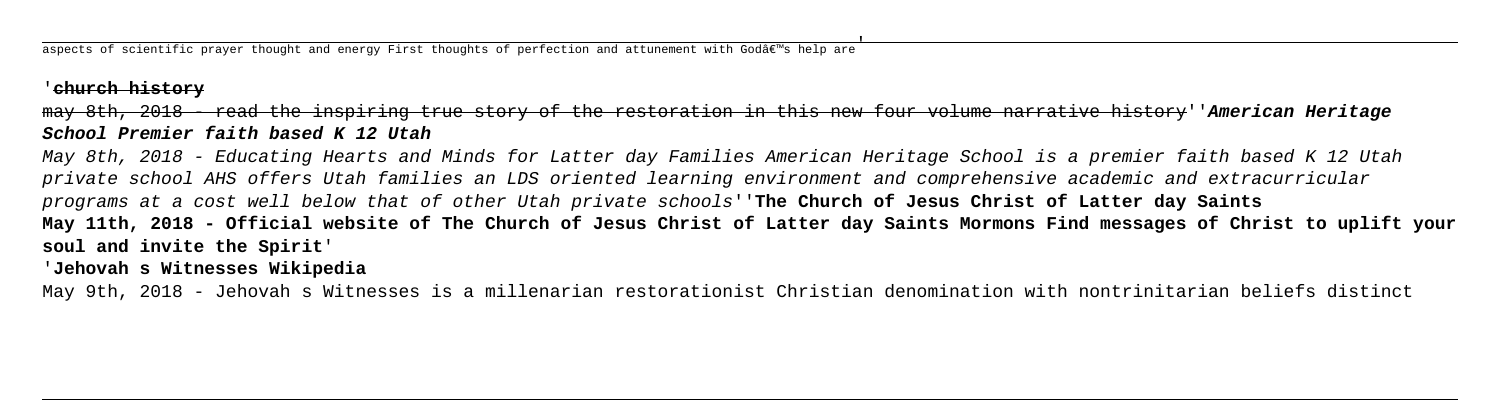from mainstream Christianity The group reports a worldwide membership of more than 8 45 million adherents involved in evangelism and an annual Memorial attendance of more than 20 million''<sub>Check out our sugardoodle blog</sub>

May 7th, 2018 - SugarDoodle Growing together What a perfect way to spend some time with your family this Holiday Season'

#### '**Programs For Youth**

May 9th, 2018 - P Aramahansa Yogananda Felt Deeply For The Welfare Of Children And Took A Lifelong Interest In Their All Around Education Carrying On In This Tradition Self Realization Fellowship Continues To Offer A Variety Of How To Live School Programs That Teach Young People How To Live A Balanced Life Of Meditation And Right Activity'

# '**American Girl Kirsten Pioneer America Unit Study**

May 9th, 2018 - American Girl Kirsten Pioneer America Unit Study complete with daily history science geography art and Bible lessons plus LOTS of fun activities FREE''**The Ultimate Pioneer Plannerâ"¢ FREE Download JW** May 11th, 2018 - It's Finally Here We're Finally Done After Over 30 Days Of Work The Pioneer Planner We've Been Sneaking You

Peeksâ€<sup>| '</sup> sermons pioneer memorial church

may 11th, 2018 - giving is a key part of worship here at pioneer as part of our weekly worship service we collect tithes and offering in addition we also provide three online options to help you